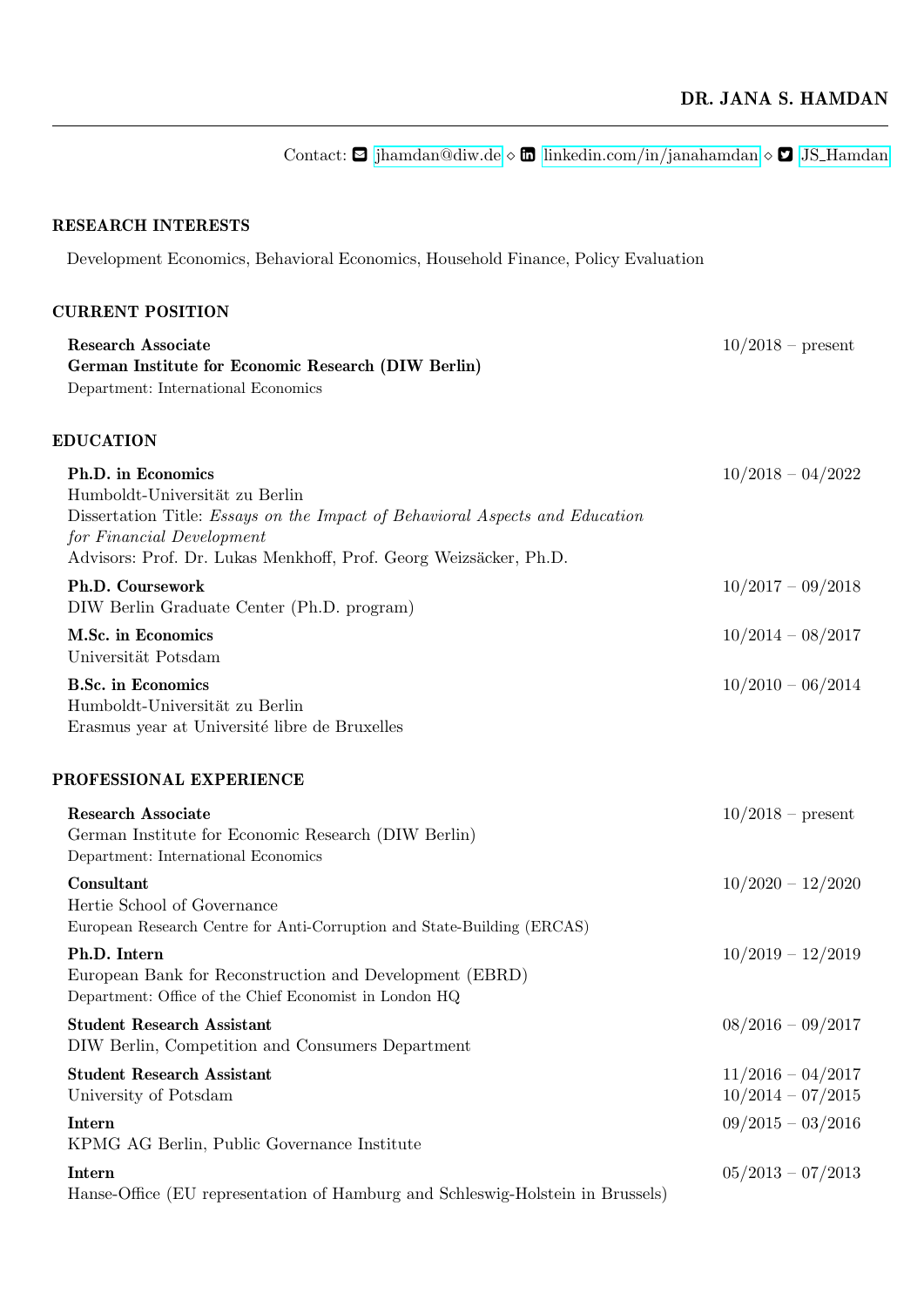## **TEACHING**

Seminar Topics in Emerging Markets (Master level) in winter semesters 2020/2021 and 2021/2021 Supervision of Master's thesis (4x, joint with Prof. Dr. Lukas Menkhoff)

## REFEREEING

Journal of Behavioral and Experimental Finance, International Journal of Social Welfare, Journal of Small Business Management

#### **SKILLS**

| Technical | Statistical software (Stata, R), programming (basic Python), survey processing          |
|-----------|-----------------------------------------------------------------------------------------|
|           | (using Qualtrics, SurveyCTO, z-Tree), typesetting (L <sup>T</sup> FX), Microsoft Office |
| Languages | German (native), English (fluent), French (intermediate), Arabic (easy conversations)   |

#### SUMMER SCHOOLS AND TRAININGS

| Humboldt Graduate School: Time Management, Prioritisation & Mindfulness  | 2022 |
|--------------------------------------------------------------------------|------|
| BeNA Skill Camp: Python and Web Scraping                                 | 2021 |
| Data Scientist with R Track (88 hours) at DataCamp.com                   | 2021 |
| Twentieth Summer School in International and Development Economics,      | 2021 |
| organized by Centro Studi Luca d'Agliano                                 |      |
| DIW GC course on policy analysis and policy advice                       | 2019 |
| Experimental methods workshop in economics at University of Potsdam      | 2016 |
| Summer school in development economics at the London School of Economics | 2014 |
| and Political Science (LSE)                                              |      |

## PUBLICATIONS AND WORK IN PROGRESS

#### Publication

Mobile money, financial inclusion, and unmet opportunities. Evidence from Uganda with Lukas Menkhoff and Katharina Lehmann-Uschner, Journal of Development Studies, 2022, Vol. 58(4)

Under Review

The effect of self-control and financial literacy on impulsive borrowing: Experimental and survey evidence with Antonia Grohmann, DIW Discussion Paper No. 1950

## Work in Progress

Financial education and spillover effects: Experimental evidence from Uganda (working title) with Lukas Menkhoff, Tim Kaiser and Yuanwei Xu COVID-19 lockdown compliance, financial stress, and acceleration in technology adoption in rural Uganda (working title) with Yuanwei Xu Lying less about borrowing: Evidence from a survey experiment (working title) with Antonia Grohmann

## POLICY PUBLICATIONS

The role of Ukrainian workers in the EU INSIGHTS pieces on the war in Ukraine (21.04.2022)

Zum Zusammenhang von finanzieller Bildung, Selbstkontrolle und Schulden [The relationship between financial education, self-control and debt] BAG-SB Fachzeitschrift für Schuldnerberatung (December 2021) with Antonia Grohmann

Schutzschild vor Überschuldung? [Protective shield against over-indebtedness?] Makronom.de (01.07.2021) with Antonia Grohmann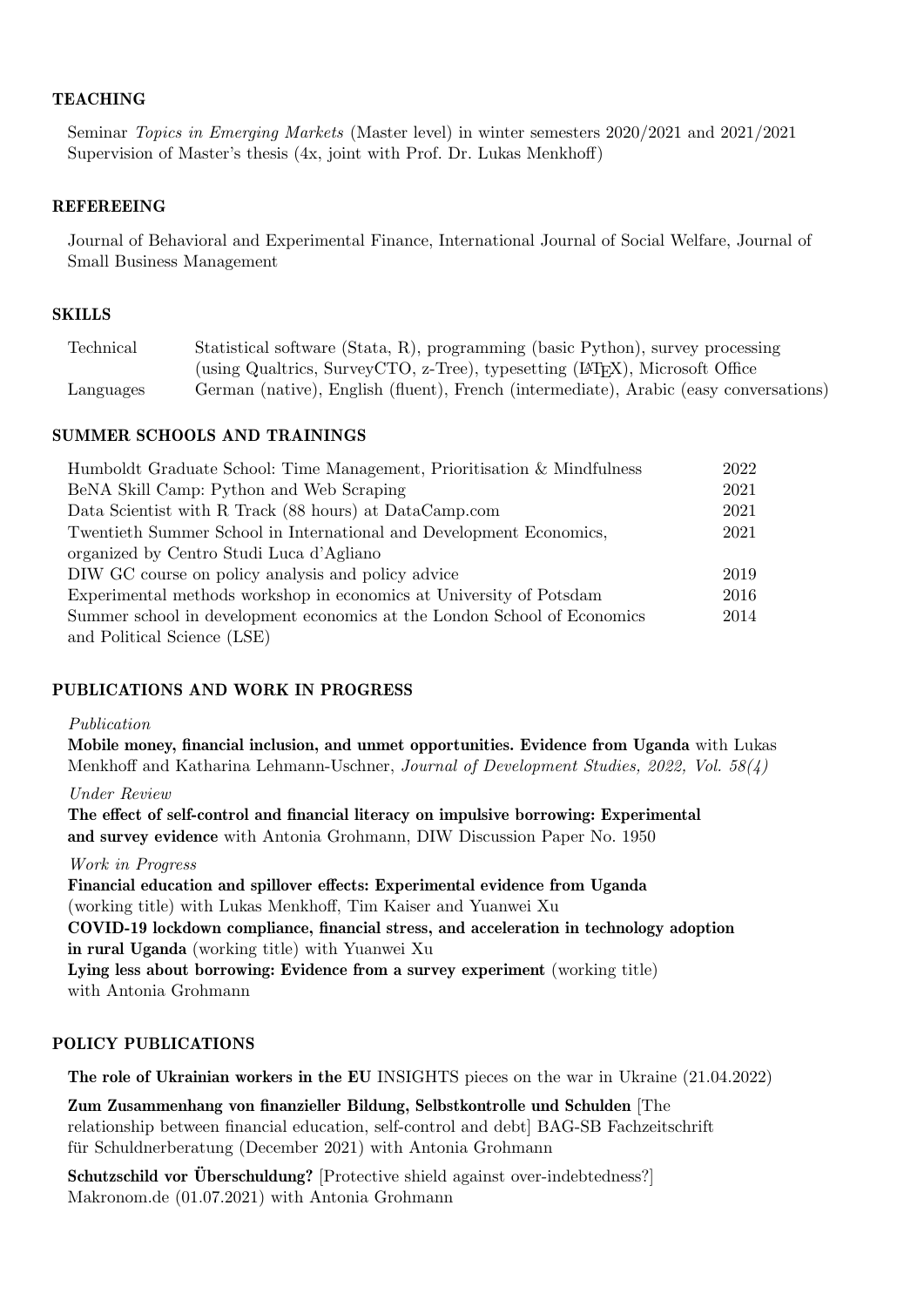## Fehlende Selbstkontrolle und geringe finanzielle Bildung als Ursachen von Konsumschulden

[Lack of self-control and low financial literacy as causes of consumer debt] DIW Wochenbericht 25/2021

Finanzielle Bildung: Wichtiger Schutz gegen Überschuldung [Financial education: Important protection against over-indebtedness] DIW Wochenbericht 22/2021

Schutz vor der Pleite [Protective measures against bankruptcy] Der Tagesspiegel (01.06.2021)

Financial resilience and the Covid-19 pandemic: The importance of financial literacy in times of crisis BSE Insights on the Corona Crisis (2020) with Melanie Koch

The impact of mobile money in developing countries DIW Roundup Nr. 131 (2019)

External costs in EU agriculture (2019) commissioned by the non-profit Foodwatch e.V.

Nicht-Orte der Fleischindustrie - Daten und Fakten [Non-places in the meat industry - facts and figures] WZB Mitteilungen Nr. 161 (2018) with Steffen Huck, Jana Friedrichsen and Amanda Coulson-Drasner

Der Konzern Kommune in der Krise? [The crisis of municipal enterprises] Public Governance Institute (2016) with Ferdinand Schuster and Franziska Holler

## PRESENTATIONS

| 7th BCCP Forum; XI. Internationaler Förder-Kongress Junge Wissenschaft<br>und Wirtschaft; Lange Nacht der Wissenschaften Berlin (scheduled)                                                                                                                                                                                                                        | 2022 |
|--------------------------------------------------------------------------------------------------------------------------------------------------------------------------------------------------------------------------------------------------------------------------------------------------------------------------------------------------------------------|------|
| MIFE Early Career Workshop 2021; DENeB-GlaD PhD Workshop 2021; Behavioral<br>Economics Internal Seminar at Humboldt-Universität zu Berlin; Verein für<br>Socialpolitik (VfS) Annual Conference 2021; IAREP-SABE 2021 Conference;<br>Experimental Finance 2021; BSE Summer Workshop 2021; DIW Lecture on Money<br>and Finance; 1st Leibniz PhD Network Science Slam | 2021 |
| DIW Winter Workshop; Verein für Socialpolitik (VfS) Annual Conference;<br>IAREP Early Career Workshop 2020; 2020 ESA Global Online<br>World Meetings; SABE 2020 Annual Conference Online; Behavioral Economics<br>Internal Seminar at Humboldt-Universität zu Berlin                                                                                               | 2020 |
| DIW Summer Workshop in Potsdam                                                                                                                                                                                                                                                                                                                                     | 2019 |

## AFFILIATIONS

DIW Graduate Center; Berlin School of Economics; Development Economics Network Berlin (DENeB); Collaborative Research Center TRR 190 Rationality and Competition (until 12/2020); Berlin Centre for Consumer Policies (BCCP); Berlin Network for Labour Market Research (BeNA)

## VOLUNTEERING

| <b>Student representative Berlin School of Economics</b>                       | $2019 - 2021$ |
|--------------------------------------------------------------------------------|---------------|
| <b>Event coordinator</b> Econwatch e.V. Society for Political Analysis, Berlin | $2017 - 2020$ |
| <b>Consultant</b> uniClever student consultancy, Potsdam                       | 2015          |
| <b>Journalist</b> Eyes on Europe student magazine, Brussels                    | $2012 - 2013$ |
| <b>Coordinator</b> University Buddy Program, Berlin                            | $2010 - 2011$ |